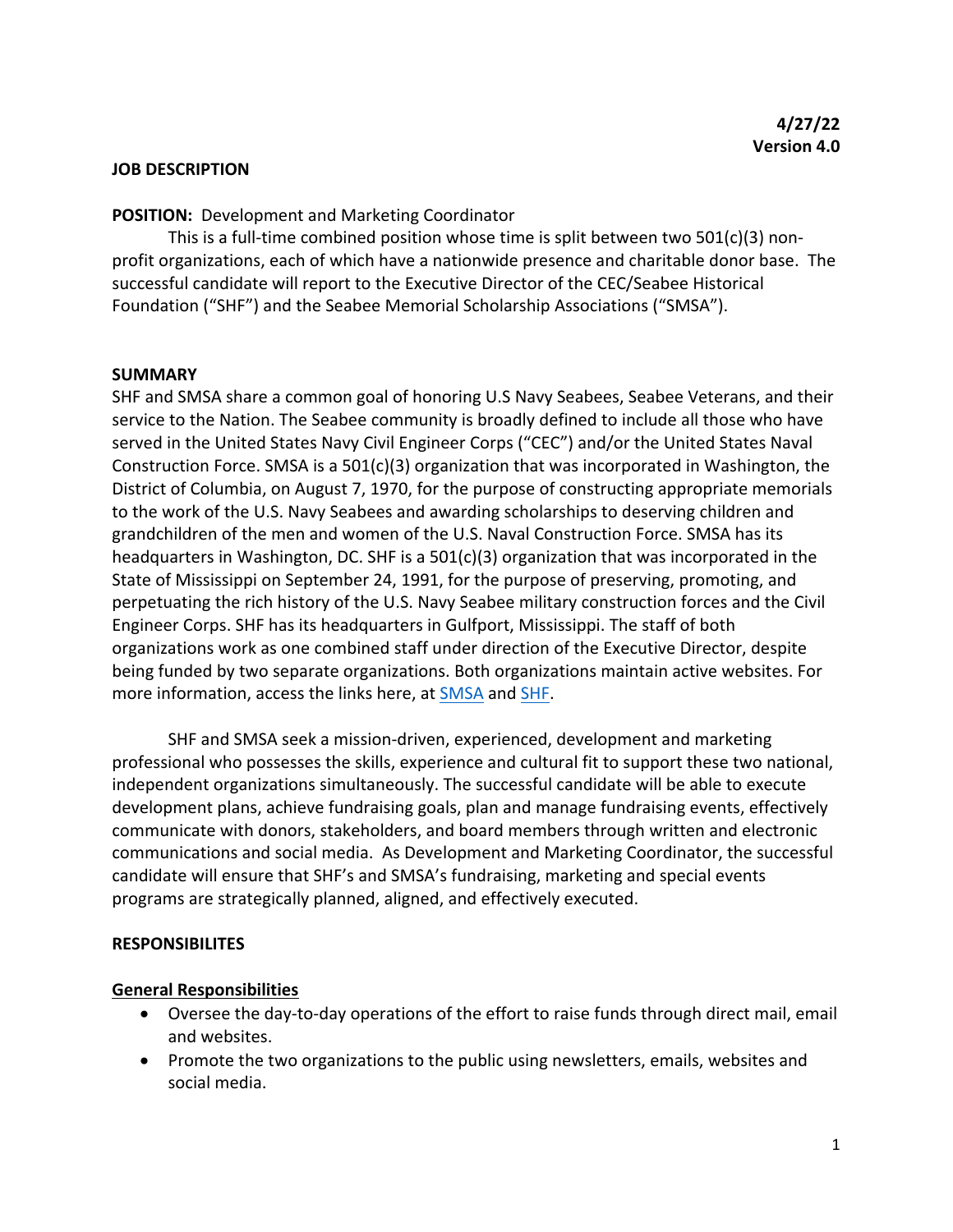- Help plan and execute fundraising events for both organizations, including but not limited to galas and golf tournaments.
- Prepare proposals for the Executive Director and board members to present to prospective donors.
- Work with the Executive Director to solicit individual and corporate donors.
- Effectively represent each organization and promote a positive image to ensure positive community representation.
- Other duties as assigned by the Executive Director.

## **SPECIFIC DUTIES**

# **Fundraising**

- Oversee and actively engage each organizations' fundraising efforts, outreach, stewardship, and donor cultivation.
- Work with the SHF and SMSA Executive Director in identifying new opportunities/ideas for fund raising.
- Oversee comprehensive marketing and communication strategies that will ensure consistency throughout the organizations and enhance revenue from major donors, foundations, and corporations.
- Provide research on potential individual, corporate and foundation donors for use by the stewardship committee of each organization.
- Update the weekly fundraising tracker for each organization.
- Research and apply for grants on behalf of each organization.

## **Programs and Public Relations**

- Oversee the development and production of shared newsletters produced by both organizations.
- Oversee the development and production of an individual annual report produced by each organization.
- Produce and manage regular posts to each organization's social media, in coordination with each organizations marketing committee.
- Communicate with other staff to ensure that programmatic goals are being prioritized and met.
- Assist the Executive Director to engage reporters, donors and other community members through traditional and social media.
- Actively engage active-duty Seabees, retired Seabees and Seabee reunion groups to raise awareness of the two organizations and make connections for potential donors. This can include speaking at events representing the organizations.

## **Board Relations and Support**

• Support the Executive Director, Board Chair and Committee Chairs in providing material for presentation to the respective boards.